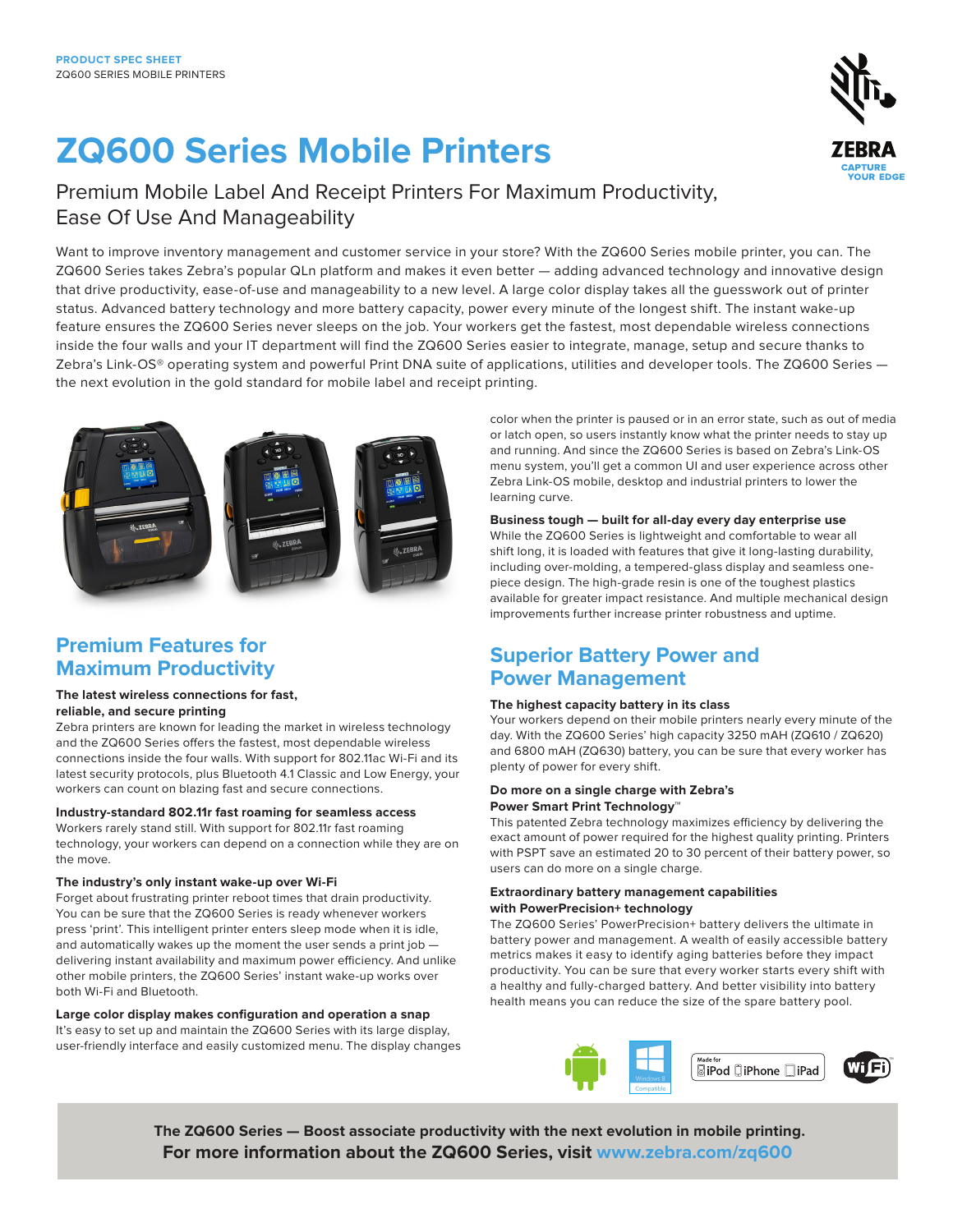## **Advanced Platform Grows with Your Business**

## **Zebra Print DNA – transforming printers from the inside**

The printer hardware is just the start of what you need to maximize the value of your printers. The ZQ600 Series is powered by Link-OS, Zebra's robust printer operating system, and Print DNA, a combination of productivity, management, development and visibility tools. The result is a superior printing experience through better performance, simplified remote manageability and easier integration.

### **Robust memory to support applications today and tomorrow**

The ZQ600 Series offers 256 MB RAM and 512 MB Flash — providing more than enough memory for all your fonts and graphics needs today, as well as all the firmware upgrades and new Print DNA tools for years to come.

#### **Backward compatible with QLn accessories**

With more than one million units sold, Zebra's QLn Series set the bar for retail mobile printing. Now, the ZQ600 Series raises the bar again. And since the ZQ600 Series is backward compatible with QLn accessories, you can upgrade to the latest platform and ingenuity without buying new accessories or rebuilding the settlement room.

## **Maximum Uptime with Comprehensive Remote Management Options**

## **Resolve problems faster with the Ethernet Cradle**

Remote management is easy with the ZQ600 Series' Ethernet Cradle. By docking the printer in the cradle at the end of every shift, IT can remotely upgrade the firmware as needed to ensure that each printer is operating at peak performance. Should employees experience a problem, they can simply dock the printer into the cradle for a remote diagnosis eliminating the downtime and costs associated with shipping a printer to the repair depot when nothing is physically wrong.

### **Easily manage all your printers — all from a single location**

With our comprehensive and flexible remote management tools, you can maintain, secure and troubleshoot printers simply and easily, from anywhere, at anytime. Use the free Printer Setup Utilities to simplify setup and out-of-the-box configuration tasks. And with the optional Printer Profile Manager Enterprise, you can manage one printer, a group of specific printers or all printers anywhere in the world. This browserbased solution lets you instantly discover every Link-OS printer on your network — there's no need to manually track down, configure or troubleshoot printers.

#### **Seamless integration with your device management system**

Get the simplicity of a single-pane-of-glass to manage all your Zebra mobile devices and printers — including the ZQ600 Series. With Print DNA's MDM Connectors, you can easily integrate networked ZQ600 Series printers into your existing AirWatch or SOTI MobiControl device management system. And if you are using Ivanti Avalanche (powered by Wavelink), the ZQ600 Series offers support for Avalanche right out of the box.

### **Ensure continued reliability with Printhead Diagnostics**

With the ZQ600 Series, you don't need to worry about downtime from a worn-out printhead. Our unique Printhead Diagnostics provide visibility into the health of printheads across your deployment, enabling you to take action before productivity is impacted.

#### **Protect sensitive customer and business data with PrintSecure**

This complimentary Print DNA utility makes it easy to configure over 30 settings to fine-tune printer security to protect your data and your infrastructure by creating secure printer connections and blocking unauthorized printer access.

#### **Consistently exceptional Zebra Certified Supplies**

Printing supplies can impact everything from printhead lifespan to operational efficiency. That's why we design, produce and rigorously pre-test our own line of thermal printing supplies to ensure consistent, optimized performance in your Zebra printer — and peace of mind for you. For industry-leading quality, service and thermal printing expertise, choose Zebra Certified Supplies.

#### **Maximize uptime, business operations and printer visibility with services**

You invest in Zebra printers to better serve your customers and boost operational efficiency. Now, you can ensure predictable performance and eliminate unbudgeted repair expenses with Zebra OneCare. You get unmatched technical support direct from Zebra, as well as comprehensive repair services, including accidental damage and defined repair turn-around times. And Zebra's Visibility Services provide the real-time insight into printer operational information you need to increase printer availability and optimize utilization within your workflows.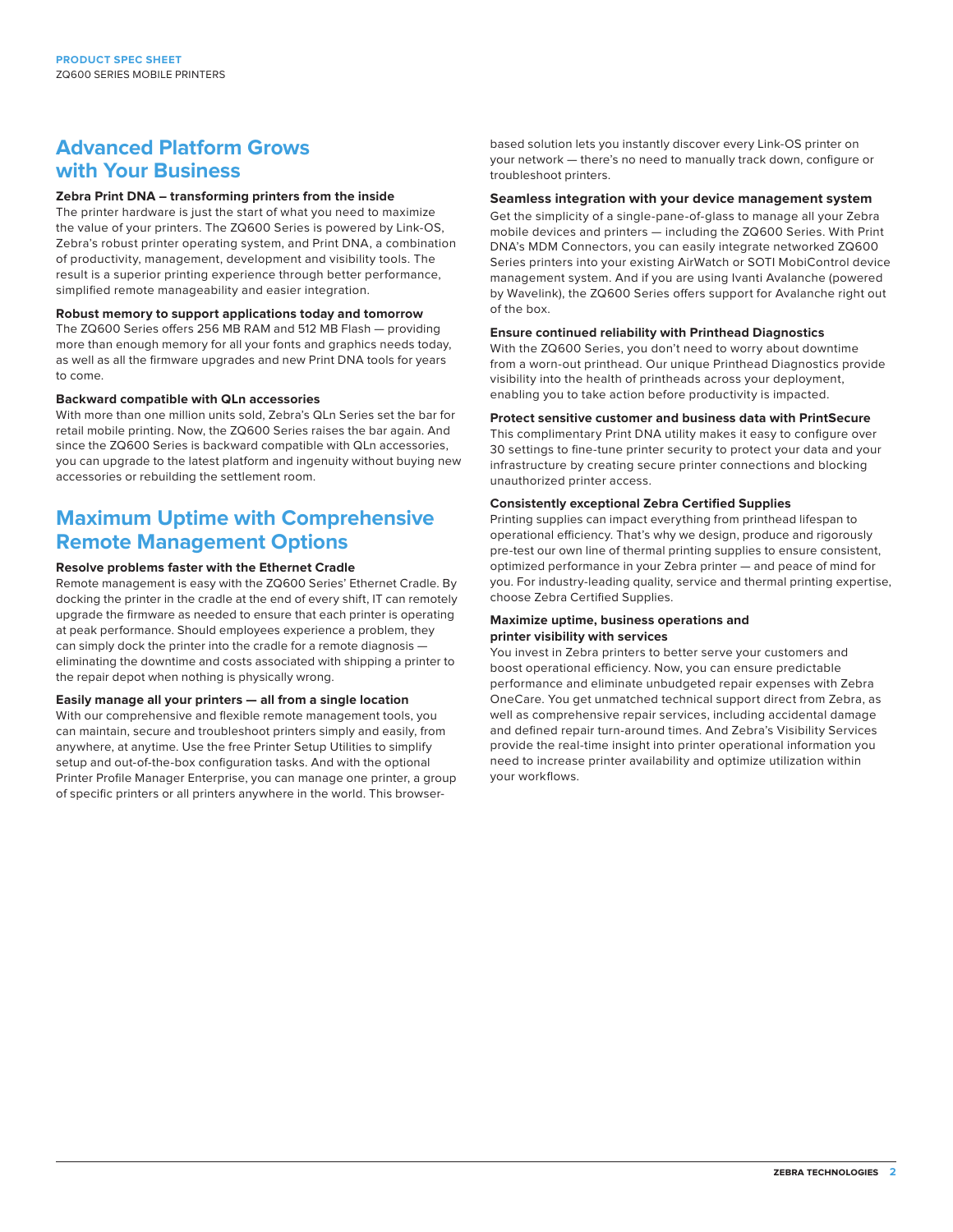## **ZQ600 Accessories**

**The ZQ600 Series offers all the accessories you need, from power and charging to carrying and protection options, cables and more. Please refer to the Mobile Printer Accessory Guide, found on Zebra.com, for all the accessories available for the ZQ600 Series.**

## **Lithium-Ion Charging Accessories**

#### **Ethernet Cradle**



Single-bay Ethernet Cradle



4-bay Ethernet Cradle \*Only available on ZQ610 & ZQ620

Connect ZQ600 Series printers to your wired Ethernet network via the ZQ600 Series Ethernet cradle to enable easy remote management by your IT or operations staff — helping to ensure each printer is operating optimally and ready for use. The Ethernet cradle can communicate over 10 Mbps or 100 Mbps networks using auto-sense.

The single-bay ZQ600 Series Ethernet cradle also charges the battery while it is in the printer, while the 4-bay version (with optional wall mount kit) charges four printers at a time. The 4-bay version includes an internal Ethernet switch and second Ethernet port, so you can link and manage four 4-bay Ethernet cradles (a total of 16 printers) from one port.

The printer remains fully functional so you can print while it is in either cradle. The cradle's LED lights indicate DC power and Ethernet-link status.

Remote printer management over your Ethernet allows:

- Battery management for monitoring battery health. Knowing each battery's lifespan stage simplifies central management of your spare-battery pool.
- Firmware management for updating printer firmware, eliminating the need for IT staff to travel to the local user site, or for the printer to be sent back to a central location for updating.
- Print management for updating templates, fonts and graphics in order to print new label formats.
- Device management for updating startup (e.g., config. sys), WML (front panel) or HTML (browser) files to enhance or change configuration and status collection.
- Network management for updating encryption keys or certificate files to maintain the highest level of security.
- Problem resolution and troubleshooting local printer issues that may otherwise require the printer to be sent in for repair.
- Ability to manage Bluetooth printers, which traditionally have been off-network.

#### **What comes with the cradle?**

**Unit with AC Adapter:** Cradle, AC adapter, power cord and document CD including cradle user manual and installation guide.

**Cradle Unit:** Cradle and document CD including cradle user manual and installation guide (AC adapter can be purchased separately).

## **AC Adapter**



Connect the AC adapter to your ZQ600 Series printer and wall outlet to charge the printer's PowerPrecision+ battery while in the printer. The printer can print labels and perform other functions during charging. Shown with printer for reference purposes; printer is not included.

**Cradle**



Dock and charge a single ZQ600 Series printer in a vehicle or on a forklift. Includes 15-60V DC power supply. Can be optionally used with a RAM Arm mount.\*

Continued on following page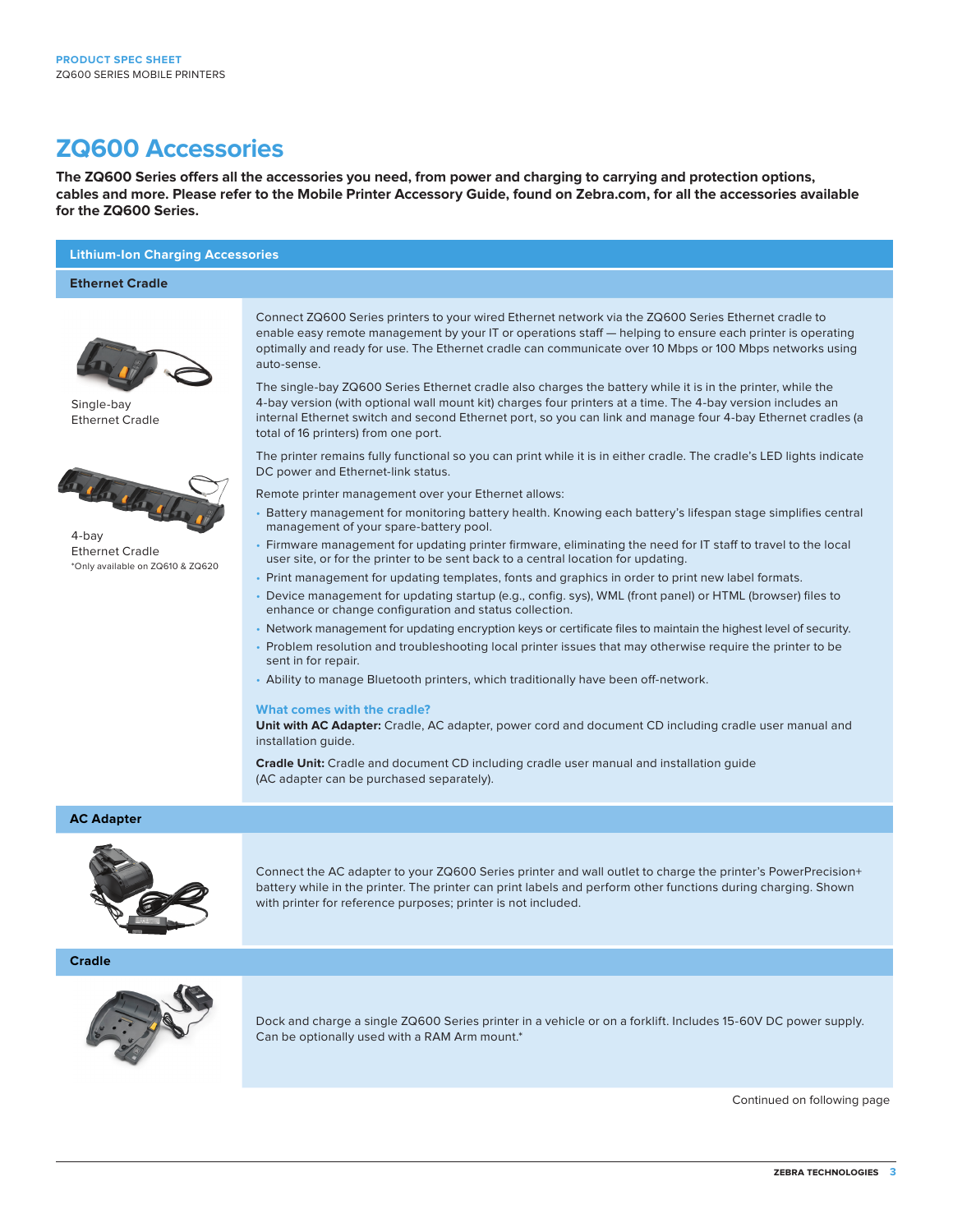## **ZQ600 Accessories (continued)**

### **Lithium-Ion Charging Accessories (continued)**

#### **1-Slot Battery Charger**



Docks and charges a single PowerPrecision+ Li-Ion printer battery. Integrated power supply. Ships with line cord for your region.

## **3-Slot Battery Charger**



Dock and charge up to three PowerPrecison+ Li-Ion printer batteries at a time. The 3-slot battery charger ships with a power supply and line cord for your region.

### **Dual 3-Slot Battery Charger with Y Cable Connection**



Dock and charge up to six PowerPrecision+ Li-Ion printer batteries at a time. The dual 3-slot battery charger ships with a power supply, Y-Cable and country specific power cord. Requires the appropriate line cord for your region.

The Extended Capacity PowerPrecision+ battery option provides enhanced battery capacity over the standard PowerPrecision+ battery, providing more power for increased uptime. No need to upgrade your ZQ600 Series printer to accommodate the extended battery — just purchase as a standalone accessory to use with your current ZQ600 Series printer or, order it as a configurable printer option so your printer ships

### **Extended Capacity PowerPrecision+ Battery**



\*Only available on ZQ610 & ZQ620

#### **Carrying Straps / Cases**



**Hand Strap:** Allows the printer to be carried by hand.

**Shoulder Strap:** Allows the printer to be carried over the shoulder.

ready to go with this powerful accessory. The choice is yours.

**Soft Case:** Add an extra layer of protection for harsh environments with a soft case. While in the case, the printer is IP54-rated for resistance to windblown water and dust. Case provides openings for changing the media and batteries and all connectors are accessible. Includes shoulder strap.

**Hard Case:** Add an extra layer of protection from abrasion in harsh environments with a hard case. Includes metal belt clip.\*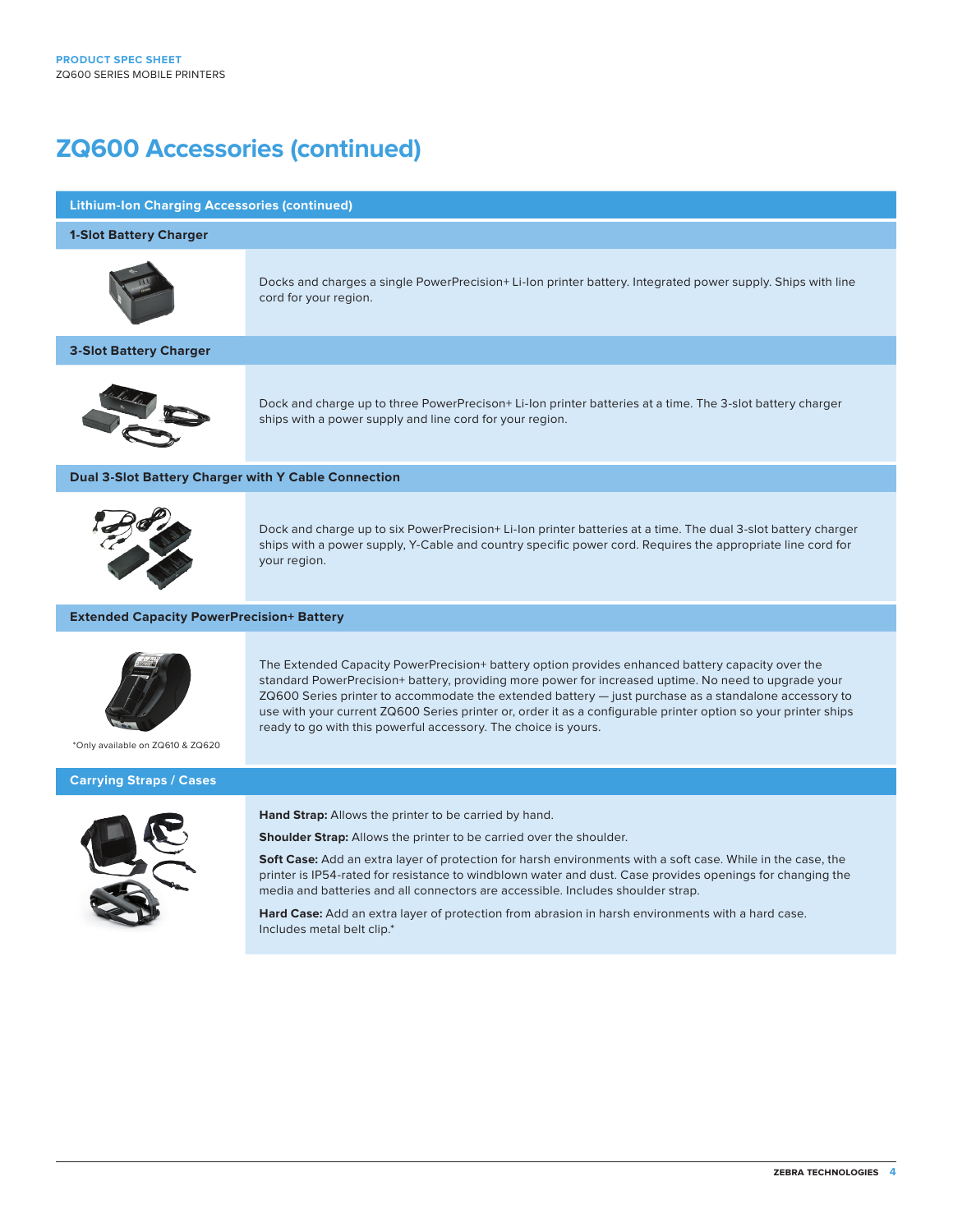## **ZQ600 Series Specifications**

### **STANDARD FEATURES**

- Apple® iOS, Android and Windows Mobile connectivity
- Direct thermal printing of barcodes, text and graphics
- CPCL, EPL™ and ZPL® programming languages
- 512 MB Flash supports downloadable programs, receipt formats, fonts and graphics (128 MB available for user storage)
- ZQ620 & ZQ610: 3250 mAh (nominal) 23.4 Wh removable, rechargeable PowerPrecision+ Li-Ion battery ZQ630: 6800 mAh (nominal) 49.4 Wh removable, rechargeable
- PowerPrecision + Li-Ion battery
- Built-in battery charger
- Belt clip for unobtrusive and convenient printing (not compatible with extended capacity battery)
- Black mark and gap media sensing using fixed center position sensors
- Easy-to-use peel and present mode
- Label present sensor for issuing labels one at a time
- Tear bar for easy media dispensing
- Center-loading media locking for variable roll widths
- "Clamshell" design for easy media loading
- Management: Mirror, SNMP, Web server, Profile Manager, AirWatch®, SOTI® MobiControl**™** and Ivanti Avalanche® (powered by Wavelink)
- Large, easy-to-read color display (288 x 240 pixels)
- Color display can be customized using WML (text and icons)
- 5-way navigation buttons, two software defined keys
- Printer color alerts on the display
- Tolerance of multiple drops from 5 ft./1.52 m (ZQ620 & ZQ610) and 6 ft./1.83 m (ZQ630)' to concrete
- IP43 dust- and water-resistance rating (IP54 with soft case)
- 400 MHz 32-bit ARM processor
- XML support
- Supports vertical and horizontal printing
- Printers can be used in any orientation
- QR barcode links to web-based help pages
- Zebra Print Touch simplifies Bluetooth pairing and launches web-based help pages with Near Field Communication (NFC) enabled devices
- Label odometer
- NTP (Network Time Protocol) support via Wi-Fi or Ethernet
- Supports Zebra Network Connect manufacturing plant floor solution when used with the Ethernet cradle
- RFID is available on the ZQ630 as a separate product (please see the ZQ630 RFID Spec Sheet for more information)

### **PHYSICAL CHARACTERISTICS**

| <b>Dimensions</b>      | ZQ610: 6.5 in, L x 3.5 in, W x 2.75 in, H<br>165 mm L x 89 mm L x 70 mm H<br>70620: 6.8 in. 1 x 4.6 in. W x 3.3 in. H<br>173 mm L x 117 mm W x 84 mm H<br>ZQ630: 7.35 in. L x 6.5 in. W x 3.25 in. H<br>187mm L x 165 mm W x 82.5 H mm |
|------------------------|----------------------------------------------------------------------------------------------------------------------------------------------------------------------------------------------------------------------------------------|
| Weight with<br>battery | ZQ610: 1.33 lbs/0.6 kg<br>ZQ620: 1.6 lbs/0.73 kg<br>ZQ630: 2.45 lbs/1.1 kg                                                                                                                                                             |

Note: The Extended Capacity Li-Ion smart battery option adds 0.20 lbs/0.09 kg to the weight and 0.6 in./16 mm to the height of either ZQ600 Series printer.

#### **PRINTER SPECIFICATIONS**

| Operating<br>System | $link-OS^{\circledR}$               |
|---------------------|-------------------------------------|
| Resolution          | 203 dpi/8 dots per mm               |
| Memory              | 256 MB RAM; 512 MB Flash (standard) |

#### **PRINTER SPECIFICATIONS (CONTINUED)**

| Maximum<br><b>Print Width</b>                  | 70610: 1.9 in /48 mm<br>70620: 2.8 in /72 mm<br>70630: 4.1 in /104 mm                                                                                                               |  |
|------------------------------------------------|-------------------------------------------------------------------------------------------------------------------------------------------------------------------------------------|--|
| <b>Maximum</b><br><b>Print Speed</b>           | Up to 4.5 in./115 mm per second                                                                                                                                                     |  |
| Media<br>Sensors                               | Black mark and gap media sensing using fixed center position<br>sensors; label present sensor for issuing batch labels one at<br>a time                                             |  |
| Print Length                                   | Minimum: 0.5 in./12.7 mm<br>Maximum: 32 in./813 mm                                                                                                                                  |  |
| Power                                          | ZQ610 & ZQ620: 3250 mAh (nominal) 23.4 Wh removable,<br>rechargeable PowerPrecision+ Li-Ion battery<br>ZQ630: 6800 mAh (nominal) 49.4 Wh removable<br>PowerPrecision+Li-Ion battery |  |
| <b>MEDIA CHARACTERISTICS</b>                   |                                                                                                                                                                                     |  |
| <b>Maximum</b><br>Label<br>and Liner<br>Length | 0.5 in /12.7 mm to 32 in /813 mm or continuous                                                                                                                                      |  |

| <b>Media Width</b> | 70610: 1.0 in /25 mm to 2.18 in /55.4 mm                                                                             |
|--------------------|----------------------------------------------------------------------------------------------------------------------|
|                    | 70620: 1.0 in /25 mm to 3.125 in /79 mm                                                                              |
|                    | ZQ630: 2.0 in./51 mm to 4.4 in./112 mm (linered)                                                                     |
|                    | 2.0 in./51 mm to 4.1 in./104 mm (linerless)                                                                          |
| Maximum<br>Media   | 70610: 2.2 in /55.9 mm OD on a 0.75 in /19 mm<br>or 1.375 in /34.9 mm inner core                                     |
| <b>Roll Size</b>   | 70620: 2.6 in /66 mm OD on a 0.75 in /19 mm<br>or 1.375 in /34.9 mm inner core                                       |
|                    | 70630: 2.6"/66 mm 0.D. on a 0.75"/19 mm<br>or 1.375"/34.9 mm inner core                                              |
| <b>Thickness</b>   | 2.3 mil to 5.5 mil tag stock or 6.5 mil label stock                                                                  |
| Media Types        | Die-cut labels and tags, linerless labels, receipt paper, RFID<br>(ZQ630 RFID compatible), black bar and gap sensing |

#### **OPERATING CHARACTERISTICS**

| Environment                | Operating Temp.: -4°F to 122°F/-20°C to 50°C                                             |
|----------------------------|------------------------------------------------------------------------------------------|
|                            | Operating Humidity: 10% to 90% non-condensing                                            |
|                            | Storage/Transportation Temp.: -13°F to 149°F/-25°C to 65°C1                              |
|                            | Storage Humidity: 10% to 90% non-condensing                                              |
| Agency<br><b>Approvals</b> | Emissions: FCC Part 15, Subpart B, EN55022 Class-B,<br>EN60950, EN55024 and VCCI class B |
|                            | Susceptibility: EN55024, EN61000-4-2,<br>EN61000-4-3. EN61000-4-4. and EN61000-4-5       |
|                            | Safety: CE, TUV, CSA                                                                     |

#### **FIRMWARE**

CPCL, EPL and ZPL programming languages

ZBI 2.x™ — powerful programming language that lets printers run standalone applications, connect to peripherals, and much more

#### **BARCODE SYMBOLOGIES**

Barcode Ratios: 1.5:1, 2:1, 2.5:1, 3:1, 3.5:1

Linear Barcodes: Code 39, Code 93, UCC/EAN128, Code 128, Codabar (NW-7), Interleaved 2-of-5, UPC-A, UPC-E, 2 and 5 digit add-on, EAN-8, EAN-13,

2 and 5 digit add-on 2D Barcodes: PDF417, MicroPDF417, MaxiCode, QR Code, GS1/DataBar™ (RSS) family, Aztec, MSI/ Plessey, FIM Postnet, Data Matrix, TLC39

## **The ZQ600 Series is ideal in:**

## **Retail**

- Shelf Edge Labels
- Mark Down Labels • Replacement Tags
- Mobile Point of Sale Receipts
- Return Labels

#### **Manufacturing / Warehouse**

- Pick and Pack Labels / Lists
- Raw Materials
- Finished Goods
- RFID Case / Pallet Labels\*

#### **Transportation & Logistics**

- Receiving
- Put Away
- Reverse Logistics Inventory Management
- Cycle Count
- Cross-Docking
- Picking
- Staging
- Packing
- Shipping